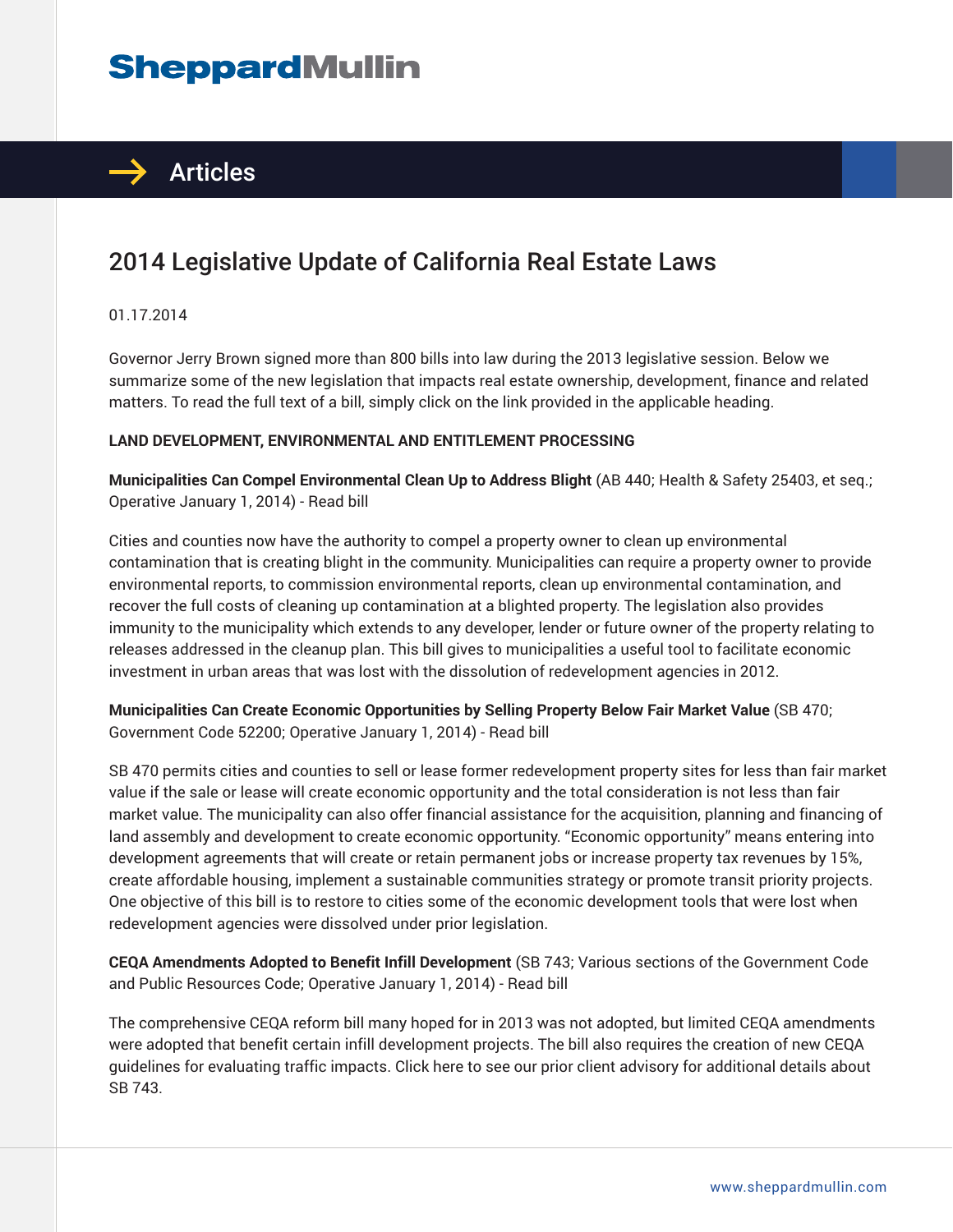**Extension of Tentative Maps** (AB 116; Government Code 65961, 66452.24; Operative July 11, 2013) - Read bill

An urgency statute was enacted in July of 2013 that extended the life of certain tentative maps by two years, as further described in our prior client advisory on this subject which is available here.

**Expanded Use of Park Fees** (AB 1359; Welfare & Institutions Code 18914; Operative January 1, 2014) - Read bill

Approval of tentative maps or parcel maps is often subject to a requirement that the developer pay Quimby fees to support development of park and recreational facilities that will serve the proposed development. AB 1359 would permit Quimby fees to be used to develop or rehabilitate park and recreational facilities outside of the proposed subdivision if it is reasonably foreseeable that subdivision residents will use those facilities and certain other conditions and procedural requirements are satisfied. This will allow local agencies to provide new and upgraded park amenities to the broader community and may also help smaller, infill developments satisfy park requirements.

**Charter Cities Must Pay Prevailing Wage on Construction Contracts** (SB 7; Labor Code Section 1782; Operative on January 1, 2015) - Read bill

Beginning January 1, 2015, a charter city may no longer use or receive state funding or financial assistance for construction projects if the city's charter exempts contractors from paying prevailing wage. This does not affect state funding received prior to the January 1, 2015 cutoff date.

**Wildfire Protection Planning** (SB 1241; Government Code Sections 65302, 65302.5, 65040.20 and 66474.02; Public Resources Code Section 21083.01; Operative January 1, 2013)

Starting January 1, 2014, cities and counties are required to address fire safety risks for lands in state responsibility areas and very high fire hazard severity zones when they update the housing element of the general plan. Please see our 2013 California Real Estate Legislative Update for additional information.

### **REAL PROPERTY SALES, TRANSFERS AND FINANCING**

**Sale of Surplus State Property** (AB 1421; Government Code Sections 11011.5, 14664; Operative on January 1, 2014) - Read bill

As of January 1, 2014, state agencies may only pay broker commissions to local real estate brokers in the sale of surplus state-owned real property. Prior law did not require the broker to be local with respect to the property. This bill also amends Government Code Section 14664 to authorize the Director of the Department of General Services to sell or exchange certain state real property (50 acres or less) to the owner of adjoining property if the state property does not have access to a public road.

**New Reporting Requirements for Like-Kind Exchanges Involving Out-of-State Property** (AB 92; Revenue & Taxation Code Section 24953; Affects Tax Years On or After January 1, 2014) - Read bill

For tax years beginning on or after January 1, 2014, taxpayers must file an information return with the Franchise Tax Board ("FTB") if the property acquired in an IRC Section 1031 like-kind exchange is located out of state. Taxpayers must continue to file an information return for each subsequent tax year in which the gain or loss for the exchange has not been recognized. If a taxpayer fails to file this information return, the FTB may estimate net income and assess taxes for the taxpayer based on any information available.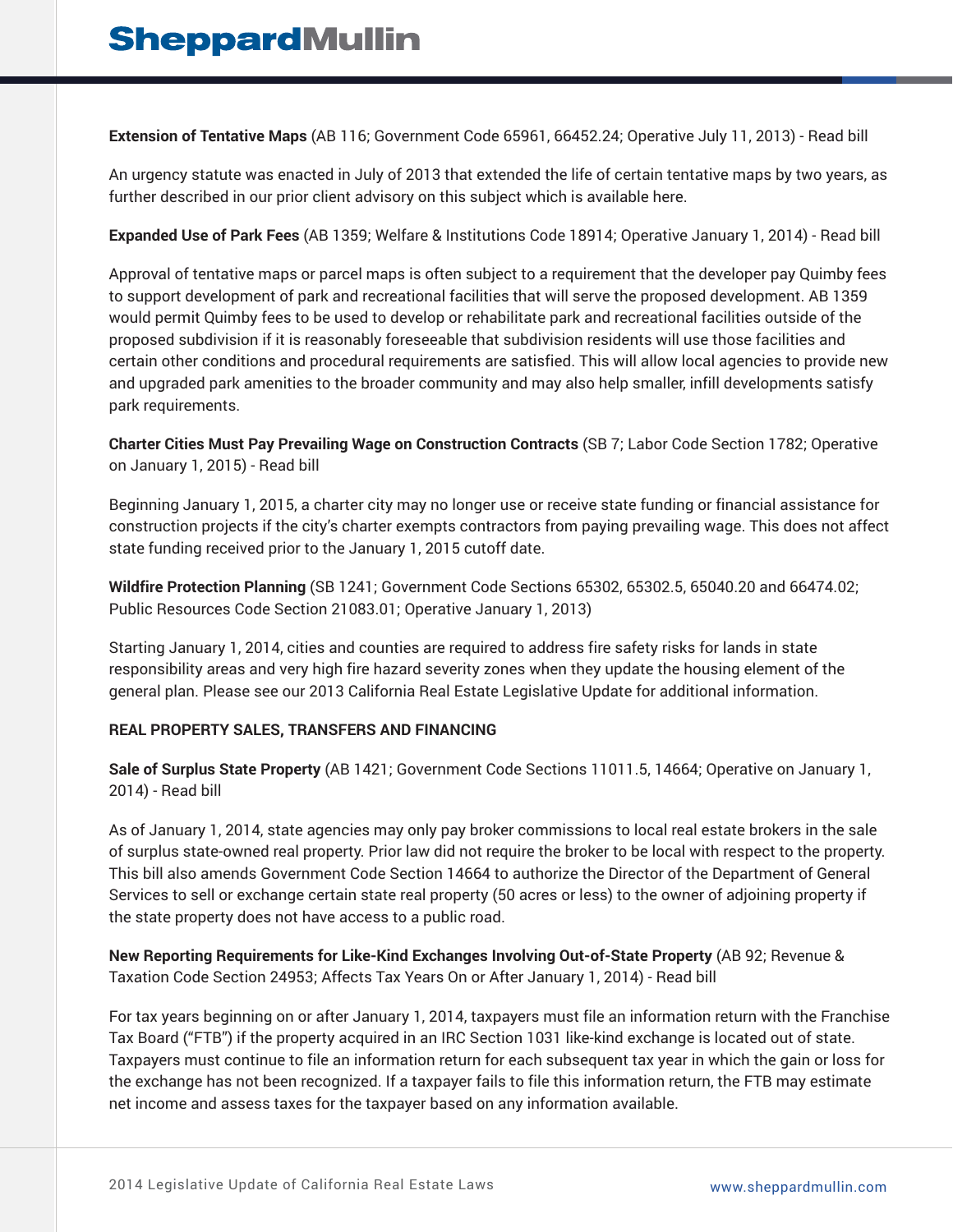**Sellers Must Disclose Lawsuits and Claims Affecting Sale of Real Property** (SB 652; Civil Code Section 1102.6; Operative on July 1, 2014) - Read bill

Starting July 1, 2014, sellers of residential property must disclose known construction defect and breach of warranty claims affecting, or threatening to affect, the property. This disclosure will be made through the statutory Real Estate Transfer Disclosure Statement (TDS) that sellers must give to buyers, which has been revised to provide for these new disclosure matters. This disclosure requirement does not apply to new construction sales.

**California Adopts 2010 Revision to UCC Article 9** (AB 502; Commercial Code Sections 9101 et seq.; Operative on July 1, 2014) - Read bill

In 2013, California enacted its version of the 2010 revision to Article 9 of the Uniform Commercial Code (UCC), which deals with security interests in personal property. The changes take effect in California on July 1, 2014, a year later than in most other states. The most prominent topic dealt with in the 2010 UCC revision was the often vexing question of how an individual debtor's name should be shown on the Financing Statement filed by a lender to perfect its security interest in the borrower's property. The 2010 UCC revision offered two alternatives for enacting states to consider: a requirement that a Financing Statement show an individual's name the same as it is shown on a driver's license, or, alternatively, a permissive safe harbor for showing the name in that fashion. Most states enacted the first of those alternatives. But the issue proved controversial in California, and neither alternative was enacted. Other aspects of the 2010 UCC revision were adopted, however, including other debtor-name rules and new Financing Statement forms. California lending transactions frequently require filings in another state, so it is important for lenders to know how to determine which state's laws govern and what those laws require. As a result of varying enactments of the 2010 UCC revision, different states have different rules.

**Title Company Exemption for Recording Foreclosure Notices** (SB 310; Civil Code 2924.25, 2924.26; Operative January 1, 2014) - Read bill

This bill exempts a licensed title company or underwritten title company, except when it is acting as a trustee, from liability for certain violations (contacting a borrower prior to filing a notice of default, recording a notice of default if a foreclosure prevention alternative is approved, recording a notice of sale while a foreclosure prevention alternative application is pending) if it records or causes to record a notice of default or notice of sale at the request of a trustee, substitute trustee, or beneficiary, in good faith and in the normal course of its business activities.

### **COMMON INTEREST DEVELOPMENTS**

**Commercial And Industrial Common Interest Developments** (SB 752; various Business and Professions, Government, Civil and other Codes) - Read bill

This legislation creates the new Commercial and Industrial Common Interest Development Act which provides statutory requirements for the creation and regulation of commercial and industrial common interest developments. Click here for additional information about SB 752.

**Pilot Program to Provide Enforce Vehicle Code Regulations on Association Property** (SB 298; Government Code 53069.81; Operative January 1, 2014) - Read bill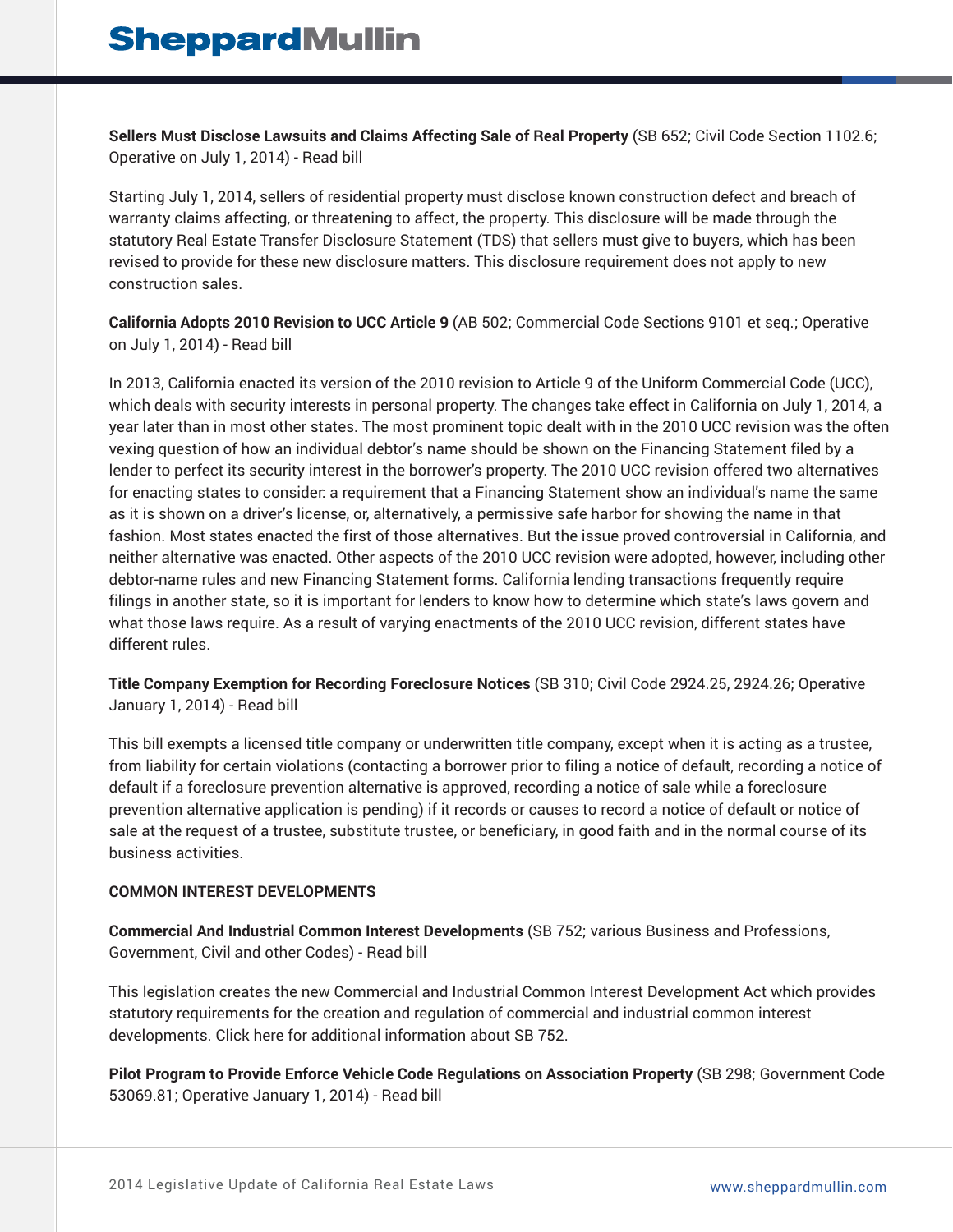## **SheppardMullin**

As part of a pilot project, the Board of Supervisors of Orange County or any local city council within the county is authorized until January 1, 2017, to contract with a homeowners associations to provide supplemental law enforcement services to the association on an occasional or ongoing basis for the purposes of enforcing the Vehicle Code on the association's privately owned and maintained roads.

**Clarification Regarding the Exemption for Standard Subdivisions** (SB 184: Business and Professions 11010.4; Operative January 1, 2014) - Read bill

Existing law provides an exemption from filing an application for a public report with the California Bureau of Real Estate where each lot, parcel, or unit of the subdivision will be sold or offered for sale improved with a "completed residential structure" and all other improvements completed that are necessary for occupancy or with financial arrangements determined to be adequate by the city to ensure completion of the improvements. This bill clarifies that any lot, parcel, or unit satisfies the requirement that it be improved with a completed residential structure if it is improved with a completed residential structure at the time it is conveyed by the subdivider, rather than at the time the sales contract is executed.

### **SB 800 –Right to Repair Law Updates** (AB 1317; Civil Code 895-945.5) - Read bill

Updates were made to California Civil Code Sections 895 through 945.5. The updated Civil Code provisions need to be included when providing Civil Code Sections 895 through 945.5 to home purchasers.

**Reorganization and recodification of the Davis-Stirling Common Interest Development Act** (AB 805 and AB 806; Civil Code Sections 4000, et seq.; Operative January 1, 2014)

Note also that the reorganization and recodification of the Davis-Stirling Common Interest Development Act to appear as Civil Code sections 4000, et seq. also becomes effective on January 1, 2014. Please see our 2013 California Real Estate Legislative Update for additional information about these changes.

### **REAL PROPERTY USE, OWNERSHIP AND MANAGEMENT**

**Urban Agriculture Incentive Zones Act** (AB 551; Government Code 402.1, Revenue & Taxation Code 422.7; Operative January 1, 2014) - Read bill

This bill encourages urban farming by allowing landowners to obtain a reduced property tax rate in exchange for an agreement to use unimproved, vacant or otherwise blighted property for agricultural purposes for a minimum of 5 years. The urban farm can be as small as 0.10 acres, but no larger than 3 acres in size. This tax benefit will only be available in areas that have been designated by ordinance as Urban Agriculture Incentive Zones. Properties with residential dwellings are ineligible, so backyard farmers will not be able to take advantage of this incentive.

**Neighbors are Presumed to be Equally Responsible for Fence Maintenance** (AB 1404; Civil Code 841; Operative January 1, 2014) - Read bill

The Good Neighbor Fence Act of 2013 establishes a rebuttable presumption that adjoining landowners are equally responsible for the reasonable costs of constructing, maintaining or replacing a shared fence, unless there is a written agreement to the contrary. Procedures for pursuing maintenance and cost sharing of a shared fence, or rebutting the presumption about equal responsibility are also set forth in the legislation.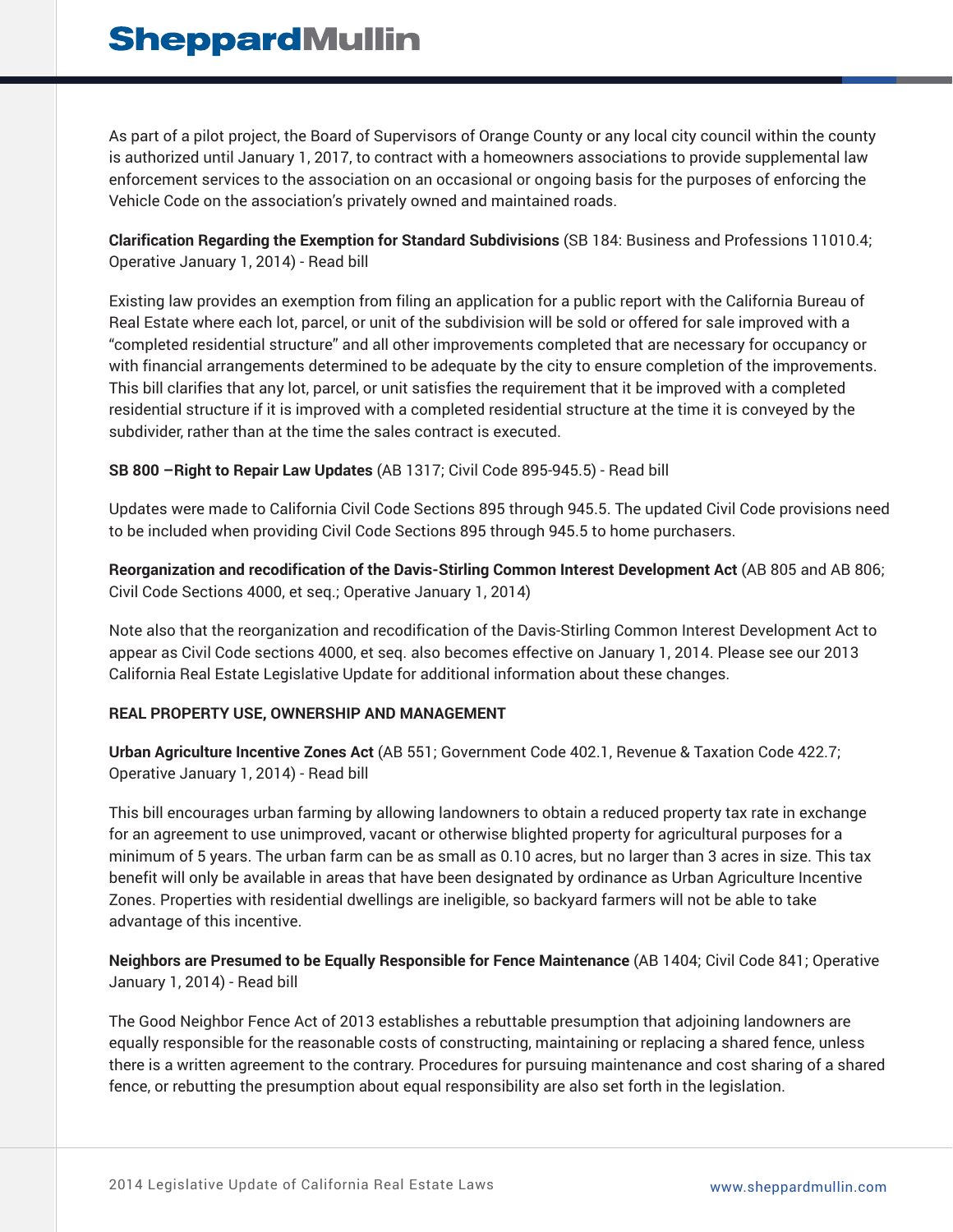**Master-Meter Landlords May Post Link to Online Utility Rates** (SB 196; Civil Code Section 798.40; Operative on January 1, 2014) - Read bill

Landlords of apartment buildings and mobile homes using master meters are now required to post the specific current residential utility rate (as opposed to the prevailing residential utilities rate) published by the serving utility. Alternatively, these landlords may post the website address where the specific rate is listed if the landlord states within the post that it will provide a copy of the rate schedule at no cost upon request.

**Victims of Human Trafficking May Terminate Leases Without Penalty** (SB 612; Civil Code Section 1946.7; Operative on January 1, 2014) - Read bill

As of January 1, 2014, victims of human trafficking will be added to the list of protected individuals that may terminate a residential lease without penalty. A tenant wishing to terminate a lease under this statute must, within 180 days of a court order or other documentation, provide 30 days' written notice of termination and include sufficient documentation. Until January 1, 2016, this documentation may be in the form of specified statements from the tenant and from a health practitioner, domestic violence counselor, sexual assault counselor, or human trafficking caseworker. Still protected are victims of domestic violence, sexual assault, stalking, and elder abuse, and dependent adult abuse. Note that the definition of domestic violence has also been updated to include fiancés and those in dating relationships.

**Issuance of a Building Permit Triggers a Requirement to Update Smoke Alarms** (SB 1394 [2012] and SB 745) - Read bill

Starting January 1, 2014, remodeling a home will trigger the requirement to install updated smoke alarms if a building permit is issued for alterations, repairs or additions exceeding \$1,000. The smoke alarms installed must be approved and listed by the State Fire Marshal, and, commencing on July 1, 2014, such smoke alarms must have a nonreplaceable, nonremovable battery capable of powering the smoke alarm for 10 years (though a one-year exception is available permitting an owner to exhaust its supply of noncompliant smoke alarms that are in an owner's inventory as of July 1, 2014). Effective January 1, 2015, in addition to having a 10-year battery, the State Fire Marshal will also require smoke alarms to display the manufacture date, provide a place to write the date of installation of the smoke alarm, and incorporate a hush feature for the smoke alarm. On or before January 1, 2016, single family homes that are leased out will also be required to install additional smoke alarms, as needed, to ensure that smoke alarms are located in compliance with current building standards.

**Remodeling Triggers a Requirement for Water Conserving Plumbing Fixtures** (SB 745; Civil Code 1101.1 et seq., Health & Safety Code 17921.3) - Read bill

Health & Safety Code section 17921.3 requires that all toilets sold or installed in California after January 1, 2014 meet high-efficiency standards (maximum of 1.28 gallons per flush). With regard to single family homes, issuance of a building permit on or after January 1, 2014 will trigger a requirement to ensure that waterconserving plumbing fixtures are installed throughout that home. The law requires all of the following fixtures to be replaced such that they comply with current building standards applicable to newly constructed residences: (i) toilets manufactured to use more than 1.6 gallons of water per flush, (ii) showerheads manufactured to have a flow of more than 2.5 gallons of water per minute, or (iii) interior faucets that emit more than 2.2 gallons of water per minute. Although the statute is ambiguous, it appears that issuance of a building permit after January 1, 2014 for a multifamily home also requires installation of water-conserving fixtures, but only in the room for which the building permit authorizes work unless substantial alterations are proposed. Effective January 1,